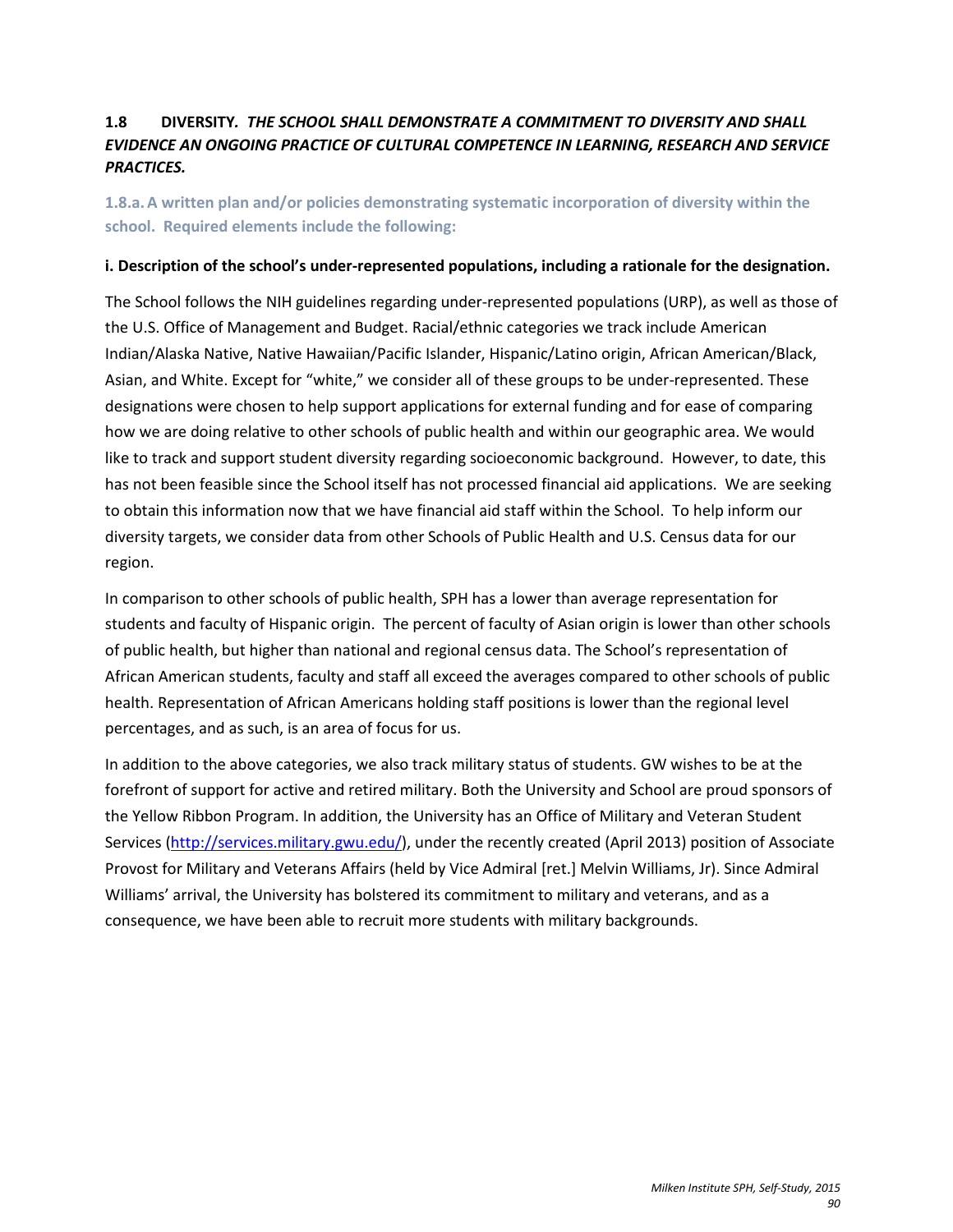| <b>Military Status</b> | 2012/13 | 2013/14    | 2014/15    | 2015/16   |
|------------------------|---------|------------|------------|-----------|
| Veteran                |         |            | 12         | 37        |
| Active                 |         |            |            | 34        |
| Reserve                |         |            |            |           |
| <b>National Guard</b>  |         |            |            |           |
| Dependent              |         |            |            | 12        |
| <b>TOTAL</b>           | 4(1%)   | 17 (1.47%) | 32 (2.24%) | 89 (5.0%) |

### **Table: 1.8.a.i.: Military status of enrolled students in the SPH (fall census)**

# **ii. A list of goals for achieving diversity and cultural competence within the school, and a description of how diversity-related goals are consistent with the university's mission, strategic plan and other initiatives on diversity, as applicable.**

The goal the University is to foster an environment in which all members of the GW community are treated equitably, contribute fully to the university's mission, and embrace and demonstrate GW values. Below are definitions we use, which were provided by the President's Council on Diversity and Inclusion: [https://diversity.gwu.edu/.](https://diversity.gwu.edu/)

**Diversity:** The term diversity is used to describe individual differences (e.g. life experiences, learning and working styles, personality types) and group/social differences (e.g. race, socio-economic status, class, gender, sexual orientation, country of origin, ability, intellectual traditions and perspectives, as well as cultural, political, religious, and other affiliations) that can be engaged to achieve excellence in teaching, learning, research, scholarship, and administrative and support services.

**Inclusion:** The term inclusion is used to describe the active, intentional, and ongoing engagement with diversity -- in people, in the curriculum, in the co-curriculum, and in communities (e.g. intellectual, social, cultural, geographic) with which individuals might connect.

The SPH has been a leader in promoting diversity on the campus. The School has set diversity objectives for faculty, staff and students. Of the current faculty body, over 20% self-identified as belonging to a minority group. In the tenure track, just over 19% of our faculty identify as minority, and women comprise well over half of our tenured or tenure track faculty. Currently, the School does not track LGBTQ students, staff or faculty. However, both the University and School follow non-discrimination policies. [\(https://provost.gwu.edu/important-personnel-policies-0\)](https://provost.gwu.edu/important-personnel-policies-0)

# **From the School strategic planning document:**

The SPH has the opportunity to create a more welcoming academic community that is more supportive of all of its members – faculty, students and staff, from multiple disciplines and regardless of race/ethnic, gender, sexual orientation and other aspects. First, although we have made great strides with diversity, we recognize the need to make enhancement of diversity a priority in searches and selection of chairs,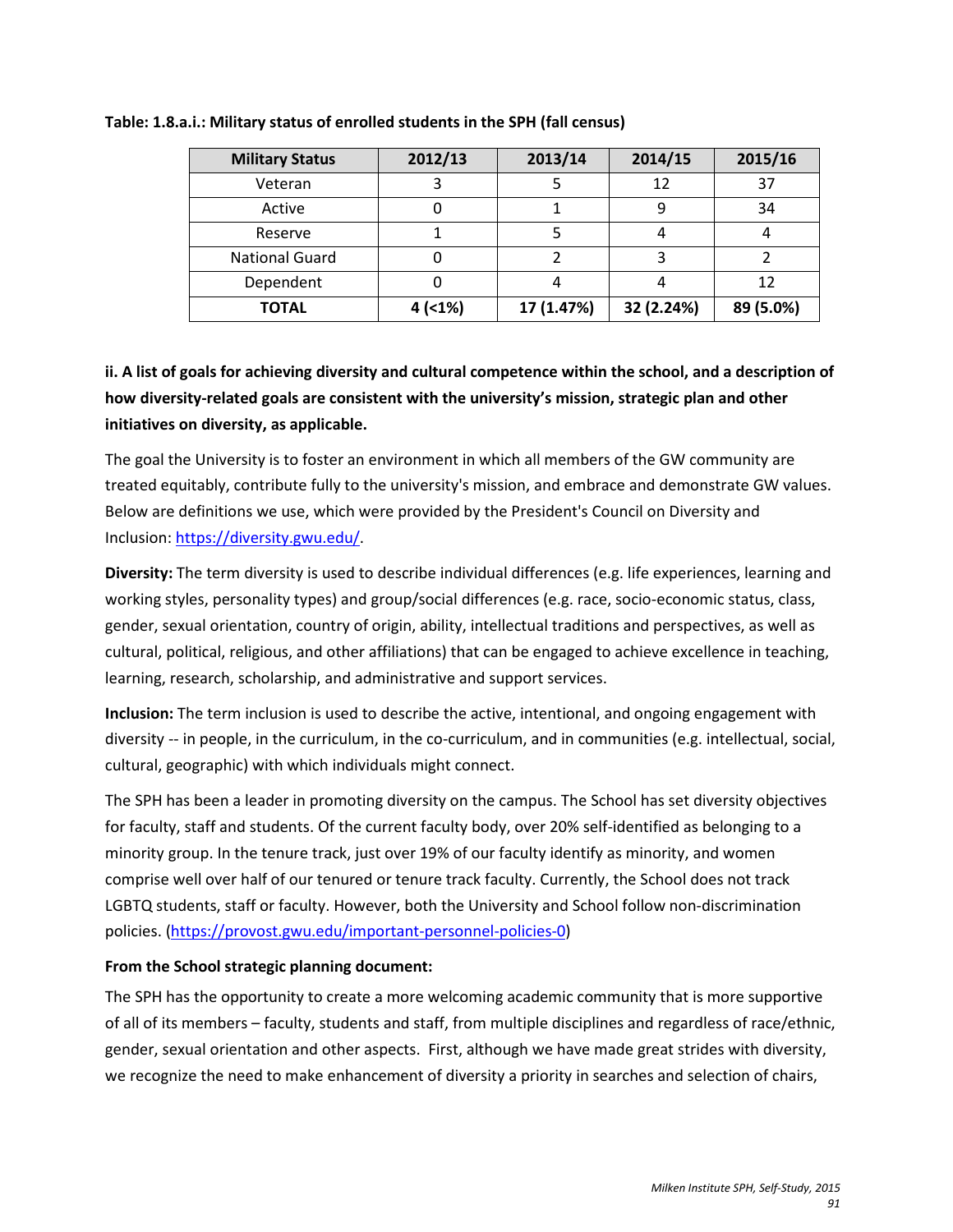faculty, students and staff. Second, we recognize that the culture within the SPH, our collective identity, set of values, and definition of where we want to be in the future, is still in a state of transition.

### *Objectives*

- 1. Support diversity of administrators, faculty, staff and students.
- 2. Support formal faculty/researcher orientation and mentoring.
- 3. Governance structure and systems that reflect the diverse constituency that exists in the School.

# **iii. Policies that support a climate free of harassment and discrimination and that value the contributions of all forms of diversity; the school should also document its commitment to maintaining/using these policies.**

The University is an Equal Employment Opportunity/Affirmative Action (EEO/AA) employer committed to maintaining a non-discriminatory, diverse work environment. The university does not unlawfully discriminate on the basis of race, color, religion, sex, national origin, age, disability, veteran status, sexual orientation, gender identity or expression, genetic information, or on any other basis prohibited by applicable law in any of its programs or activities. Policies related to Equal Employment Opportunity can be found at[: http://hr.gwu.edu/policies-procedures.](http://hr.gwu.edu/policies-procedures) The School upholds the values of the university and complies with all policies related to hiring and treatment of faculty, staff and students.

## **iv. Policies that support a climate for working and learning in a diverse setting.**

At the University level, all members of the GW community are encouraged to expand their ideas and attitudes about diversity by viewing the GW website on "valuing diversity"[: http://ode.hr.gwu.edu/valuing-diversity.](http://ode.hr.gwu.edu/valuing-diversity) The University Statement of Ethical Principles can be

found at [http://hr.gwu.edu/statement-ethical-principles.](http://hr.gwu.edu/statement-ethical-principles) This statement sets forth standards of ethical conduct to which all persons acting on the university's behalf should aspire.

In addition to fostering attitudes and behaviors, the SPH had a unique opportunity to create a physical environment that embodies our commitment to inclusion and respect for diversity when we designed and built our new building. Included in the building are 1) automated wheel chair accessible bathrooms and office suites on two floors; 2) a transgender bathroom; 3) a mother's room with a refrigerator; 4) an abundance of private and public spaces for students to work collaboratively or individually, meditate or pray; 5) kitchens for students with refrigerators and microwaves so that students have the option of bringing, storing and preparing their own food.

# **v. Policies and plans to develop, review and maintain curricula and other opportunities including service learning that address and build competency in diversity and cultural considerations.**

The department-level curriculum committees review course and program content related to diversity and inclusion and in line with program mission, vision and values. Refer to Criteria 1.8.6 below for a table of relevant course content.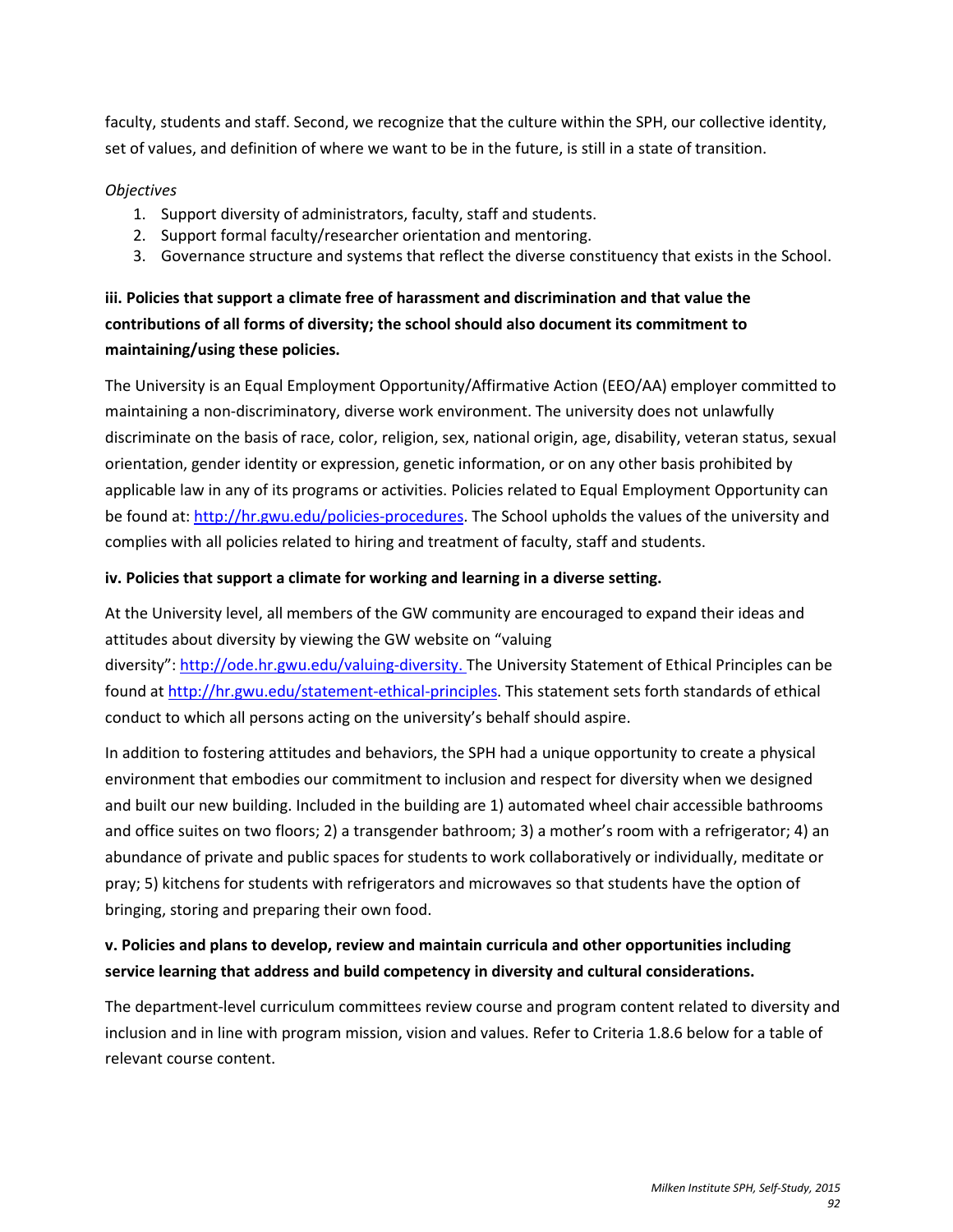At the undergraduate level, we support service learning. The School currently offers one service learning course.

## **vi. Policies and plans to recruit, develop, promote and retain a diverse faculty.**

The SPH follows the University Office of Faculty and Recruitment & Personnel Relations processes: [http://provost.gwu.edu/recruitment-process#aed.](http://provost.gwu.edu/recruitment-process%23aed) For faculty, it is mandated that every faculty search committee appoints a faculty diversity advocate, who is a full voting member of the committee and has specific duties and responsibilities, which are found in **ERF 1.8.a: Faculty Diversity Advocates**.

The diversity advocate's role is to advance the University's commitment to "intentionally act to create a diverse and inclusive community." This is accomplished not only by monitoring all phases of the search process and being an advocate for diversity and inclusion but also by leading discussions on strategies for developing a diverse pool, assisting the committee in a self-assessment about potential biases (videos and self-assessment tools are provided), or suggesting additional outreach activities as necessary based on the applicant pool. While the diversity advocate is identified after the search committee is assembled, one of the first tasks is to work with the committee on developing a position announcement that would attract a diverse applicant pool including women, persons of color, persons with disabilities and veterans. During the applicant evaluation process, the diversity advocate helps eradicate bias, prejudice or stereotyping that might be noticed during discussions of applicants, interview questions, or verbal communications. If insufficient outreach was done to attract a diverse pool, the diversity advocate can recommend additional outlets to tap into diverse populations. The diversity advocate verifies that each search follows University guidelines in the search process and that good faith efforts were made to meet the goal of diversity and inclusion.

One area where we have been challenged is in the percent of faculty of Hispanic origin. We are excited about the recent recruitment of a senior faculty member in the Department of Global Health; Dr. Carlos Santos-Burgoa. Dr. Santos-Burogoa started with the School in August 2015. Additionally, Dr. Matias Attene Ramos has recently accepted our offer to join our faculty in the Department of Environmental and Occupational Health. We hope that recruitment of these established practitioners and scholars will attract more students of Hispanic origin.

## **vii. Policies and plans to recruit, develop, promote and retain a diverse staff.**

The University and the School are committed to maintaining diversity in the workplace and providing an environment that supports equal opportunity. For details of the University hiring and workplace policies[: http://hr.gwu.edu/maintaining-diversity-workplace.](http://hr.gwu.edu/maintaining-diversity-workplace) These policies govern accommodations for religious beliefs and practices, employees with disabilities, affirmative action, an environment that does not tolerate harassment and equal opportunity.

### Summary policy:

<https://provost.gwu.edu/important-personnel-policies-0>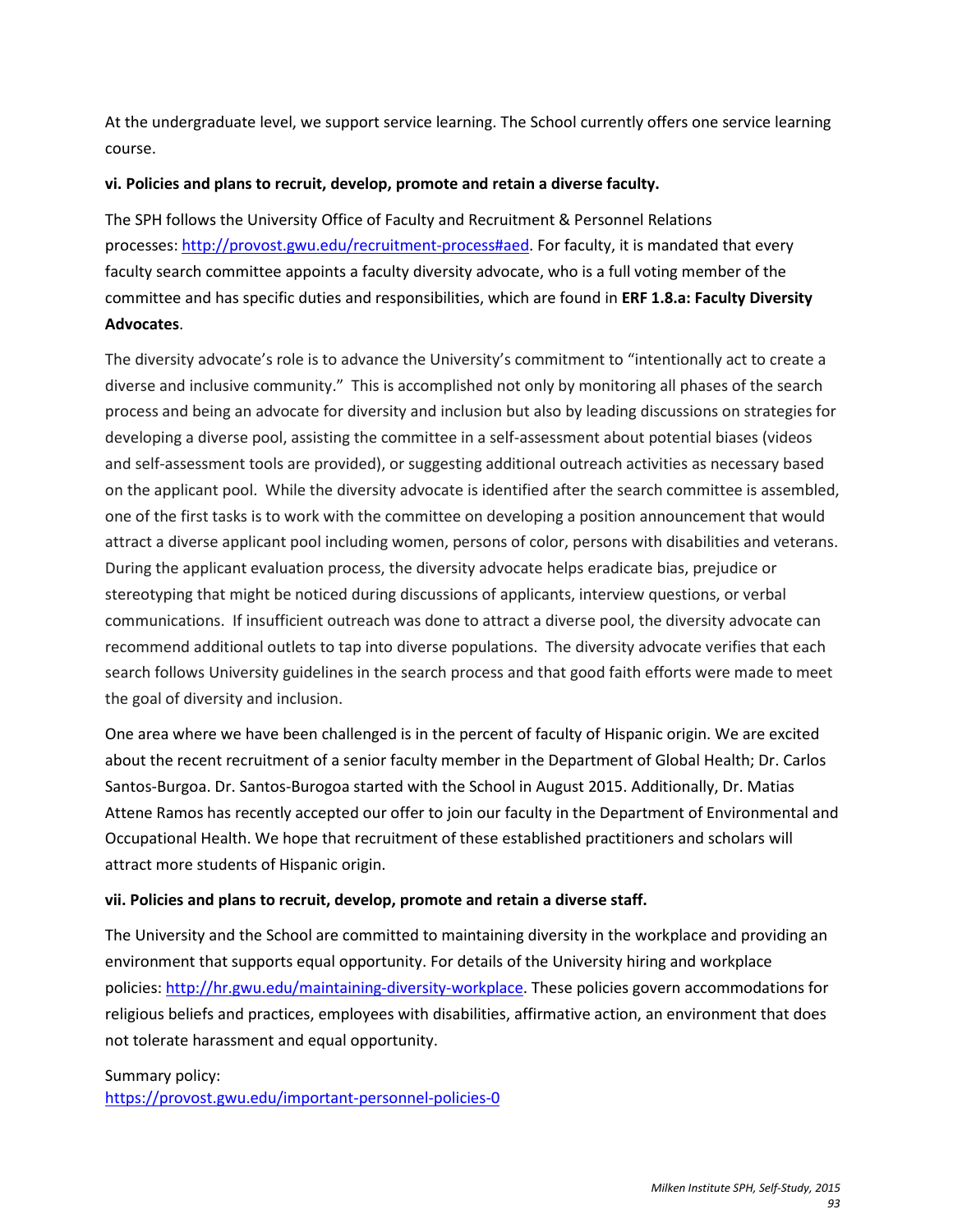# Separate policies: Equal Employment Opportunity <http://my.gwu.edu/files/policies/EqualEmploymentOpportunityStatement.pdf> **Disability** <http://my.gwu.edu/files/policies/DisabilitiesFINAL.pdf> Religious Accommodation <http://my.gwu.edu/files/policies/ReligiousAccommodationFINAL.pdf> Non-Retaliation <http://my.gwu.edu/files/policies/NonRetaliationFINAL.pdf>

### **viii. Policies and plans to recruit, develop, promote and retain and graduate a diverse student body.**

The SPH is committed to recruiting and enrolling a diverse class reflective of the communities we seek to serve. We have nurtured the Black Public Health Student Association and have helped to support their annual health disparities conference which is held at the SPH every other year. The Office of Recruitment and Admissions participates in recruitment events targeted at minority student populations, including the Tri-State Summer Medical and Dental Education Program (SMDEP) for the last two years, the [Atlanta](http://www.aucconsortium.org/academic-careers/)  [University Consortium](http://www.aucconsortium.org/academic-careers/) (Clarke, Moorehouse, Spellman), and th[e UC Davis Annual Pre-Medical and Pre-](http://www.ucdprehealth.org/about/)[Health Conference,](http://www.ucdprehealth.org/about/) which primarily focuses on underrepresented students in the health care field. When our admissions team visits campus fairs, they specifically do outreach to any minority public health or related groups, to the extent they exist on that campus. The admissions team also travels to many urban areas with diverse populations (this past year : New York City, Boston, Miami, Chicago, Atlanta, Ann Arbor/Detroit, San Francisco, Los Angeles, San Diego, Newark, New Orleans, and Baltimore).

For calendar year 2015, we have continued to attend the fairs mentioned above, and also added the SMDEP mid-Atlantic event in June, as well as the National Hispanic Medical Association Recruitment Fair in March. Additionally, the recruitment staff is evaluating fairs that would have a significant representation of LGBTQ students exploring health professions. The SPH Admissions Committee continuously evaluates our admissions and recruitment processes and results. The admissions team reports to the Graduate Student Admissions Committee on a monthly basis from September through May.

While we do not provide need-based financial assistance based on personal financial data, the Dean has made a commitment to fund any shortfalls for all Gates scholars, starting in 2014. To date we have provided \$26,898 to 3 Gates Scholars. The School has had three Gates Scholars in each of the past two academic years.

### **ix. Regular evaluation of the effectiveness of the above-listed measures.**

Diversity of faculty, students and staff is evaluated annually. As noted, faculty searches are monitored for inclusiveness by a member of each search committee. The Admissions Committee reviews diversity numbers and discusses strategies to retain or improve diversity through targeted marketing and events.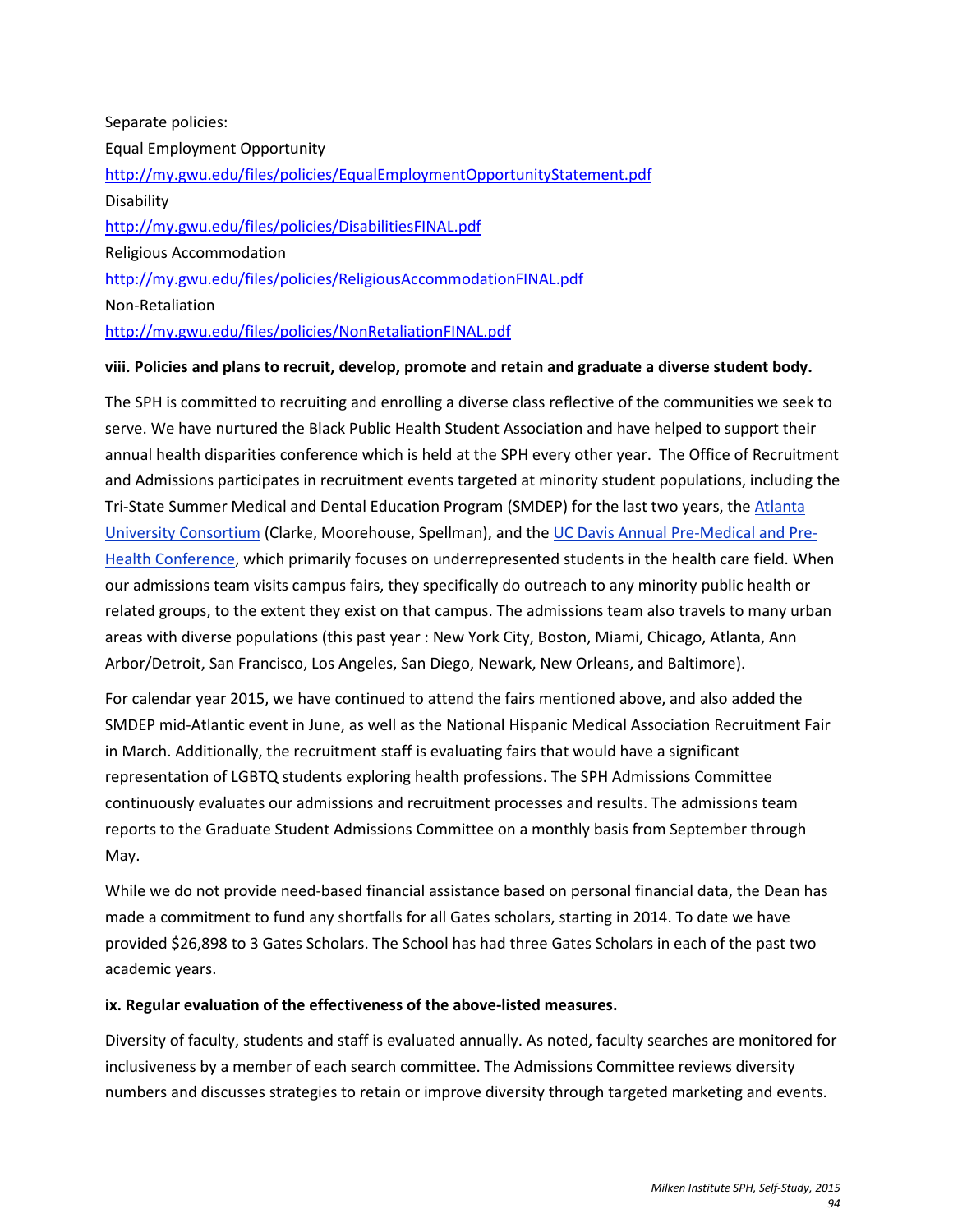For students, we also survey their perceptions of the university and school environment through the Graduate Student Graduation Survey (GSGS). The GSGS is conducted each year between mid-March and the end of May for students who have completed or are completing their degree in the current academic year. As part of this exit survey, graduating students are asked questions about their own perceptions of the culture. Overall, the university earned a positive response from approximately 72% of the students. Below are results from students who graduated from the School of Public Health from calendar years 2012 through 2014.

| <b>Question</b>                                                               | 2012    | 2013    | 2014    |  |
|-------------------------------------------------------------------------------|---------|---------|---------|--|
| Percent that completed survey/number of responses                             | 77%/251 | 79%/275 | 71%/220 |  |
| Percent of Students who agreed or strongly agreed to the following questions: |         |         |         |  |
| Students in my school are treated with respect by faculty                     | 82%     | 85%     | 85%     |  |
| Overall, the climate in the program is positive                               | 82%     | 86%     | 85%     |  |
| Environment at GW is supportive of persons of diverse                         | 83%     | 85%     | 85%     |  |
| ethnic/racial backgrounds                                                     |         |         |         |  |

### **Table 1.8.a.ix.: GSGS Results**

**1.8.b.Evidence that shows the plan or policies are being implemented. Examples may include mission/goals/objectives that reference diversity or cultural competence, syllabi, and other course materials, lists of student experiences demonstrating diverse settings, records and statistics on faculty, staff and student recruitment, admission and retention.**

**Core values:** Diversity is one of the nine core Values of the University [http://hr.gwu.edu/values.](http://hr.gwu.edu/values) The SPH Strategic plan includes the following core values:

*Diversity: Inclusiveness, and a desire to create an environment that welcomes students, faculty and staff regardless of race, ethnicity, sexual orientation, social class and religion, and incorporates a diverse array of perspectives and experiences.* 

*Respect: Respect for the rights of individuals and communities, and adherence to the highest ethical principles in working with individuals, communities, and colleagues; treatment of others with courtesy and dignity.*

**Curriculum:** These values are reflected in our curriculum, which is reviewed annually by each department Curriculum Committee to ensure that the curriculum aligns with the mission, vision and values of the School and individual program. In the table below are some (of many) examples of course content related to diversity and inclusion goals.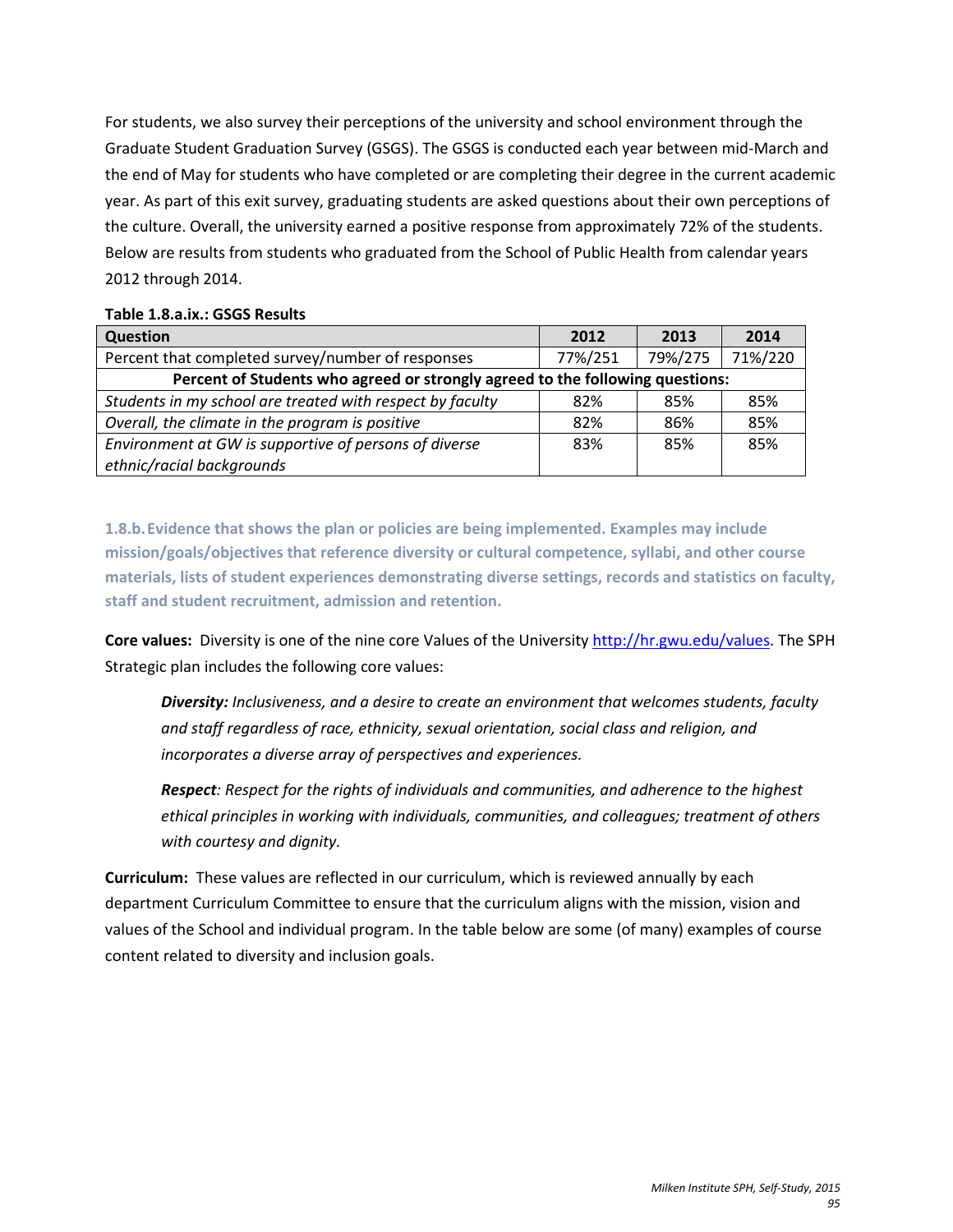| <b>Course Title</b>                     | <b>Course Number</b>  | <b>Relevant content</b>                       |
|-----------------------------------------|-----------------------|-----------------------------------------------|
| Health & Environment                    | <b>PUBH 3132 (UG)</b> | Environmental justice unit                    |
| <b>Environmental &amp; Occupational</b> | <b>PUBH 6121</b>      | Extensive discussion of environmental justice |
| Epidemiology                            |                       |                                               |
| Assessment & Control of                 | <b>PUBH 6126</b>      | Potential exposure differences for vulnerable |
| <b>Environmental Hazards</b>            |                       | groups                                        |
| <b>Communication Science for</b>        | <b>PUBH 6134</b>      | Cultural awareness in science communication   |
| <b>Public Health</b>                    |                       |                                               |
| <b>Global Health Program</b>            | <b>PUBH 6436</b>      | Components in an ethical global health        |
| Management and Leadership               |                       | programs                                      |

| Table 1.8.b.: Diversity and Inclusion in the SPH Curriculum |  |  |
|-------------------------------------------------------------|--|--|
|-------------------------------------------------------------|--|--|

**1.8.c. Description of how the diversity plan or policies were developed, including an explanation of the constituent groups involved.**

### **University**

In late spring 2010, George Washington University President Steven Knapp created the Council on Diversity and Inclusion to: "Propose a series of best practices that benefit all members of the GW community, enhance the experience of traditionally underrepresented populations, and cultivate a more inclusive climate for students, staff, faculty and the broader community of which George Washington is an integral part." Link[: www.diversity.gwu.edu.](http://www.diversity.gwu.edu/) This Council consisted of 16 members drawn from virtually all parts of the GW community, including students, faculty, staff, and alumni from various schools and other units of the university. The Council members lead four working group discussions. The Council met from October 2010 through May 2011. School faculty and staff participating in this process included Dante Verme and Monica Partsch. Other faculty, including Vanessa Northington Gamble, Josef Reum and Susan Wood, also represented the School on this council, which remains active. The result of their work was a series of recommendations to the President of the University. In addition to creating the Council, President Knapp added a new position to the senior administrative staff of the University, and appointed Dr. Terri Harris Reed as the Vice Provost for Diversity and Inclusion. One of the first tasks of the new Vice Provost was to develop the Institution Diversity

Statement: [https://diversity.gwu.edu/sites/diversity.gwu.edu/files/downloads/gw\\_statement\\_on\\_diversi](https://diversity.gwu.edu/sites/diversity.gwu.edu/files/downloads/gw_statement_on_diversity_and_inclusion.pdf) ty and inclusion.pdf

### **School**

Refer to Criteria 1.1.e for a detailed description of the planning process that the School has undertaken prior to and following the separation from the Medical Center. Many discussions of diversity and inclusiveness occurred through this process, and as a result diversity was included as a core value.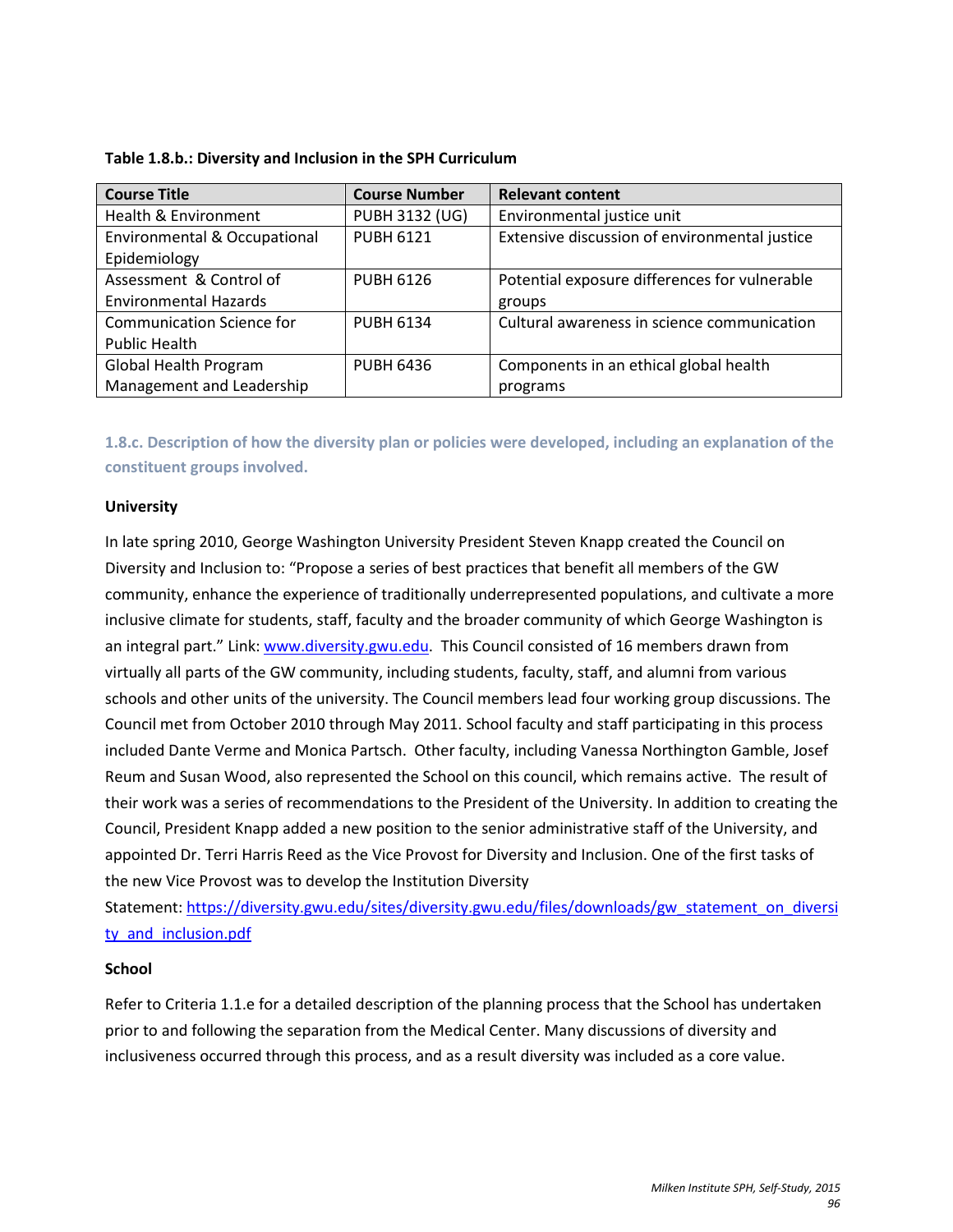Through the Academic Program Review process departments work collectively to re-evaluate their mission, vision, values and goals.

# **1.8.d.Description of how the plan or policies are monitored, how the plan is used by the school and how often the plan is reviewed.**

From the SPH Strategic Plan we monitor our plan by:

- Reporting, at least once year, faculty, staff and student diversity statistics by gender and racial/ethnic categories. Improve the accuracy and the collection of diversity-related data;
- At all levels consider diversity in recruitment and advancement of faculty and staff;
- Promote diversity by rank, classification, departmental affiliation, gender and race/ethnicity of the SPH faculty in faculty governance.

Students: The Admissions Committee reviews student demographics every term. When we see areas of challenge we develop a strategy to address the need. For example, the undergraduate curriculum committee has been discussing ways to attract more students of color. To this end, we will be sending faculty to relevant undergraduate student organizations and housing to explain our BS-PH. We are also providing opportunities for students who take our introductory undergraduate PH courses to learn more about our degree program. These classes are much more diverse than our undergraduate cohort. We hope to be able to identify students interested in public health during their first or early second year of undergraduate education so that we can advise them on courses to take in preparation for applying to our program and to hopefully entice them to public health.

Staff: As mentioned above, the School adheres to the hiring practices of the University to support a diverse and inclusive faculty and staff. While the staff hiring process does not include a diversity advocate per se, we strive to ensure that all search processes for staff include a diverse group to interview applicants and provide input on who is hired.

For faculty, academic departments and search committees play a key role in building faculty excellence and advancing faculty diversity. The School encourages search committees to maximize opportunities to recruit a diverse faculty and encourage search committees to:

- Value diversity and inclusion;
- Understand and comply with University equal employment policies and procedures;
- Discuss unconscious bias and how to prevent it from negatively affecting decisions and actions;
- Recruit a qualified and diverse applicant pool, including targeted outreach to under-represented groups;
- Interview top candidates fairly and equitably; and
- Select the best, qualified person for the position.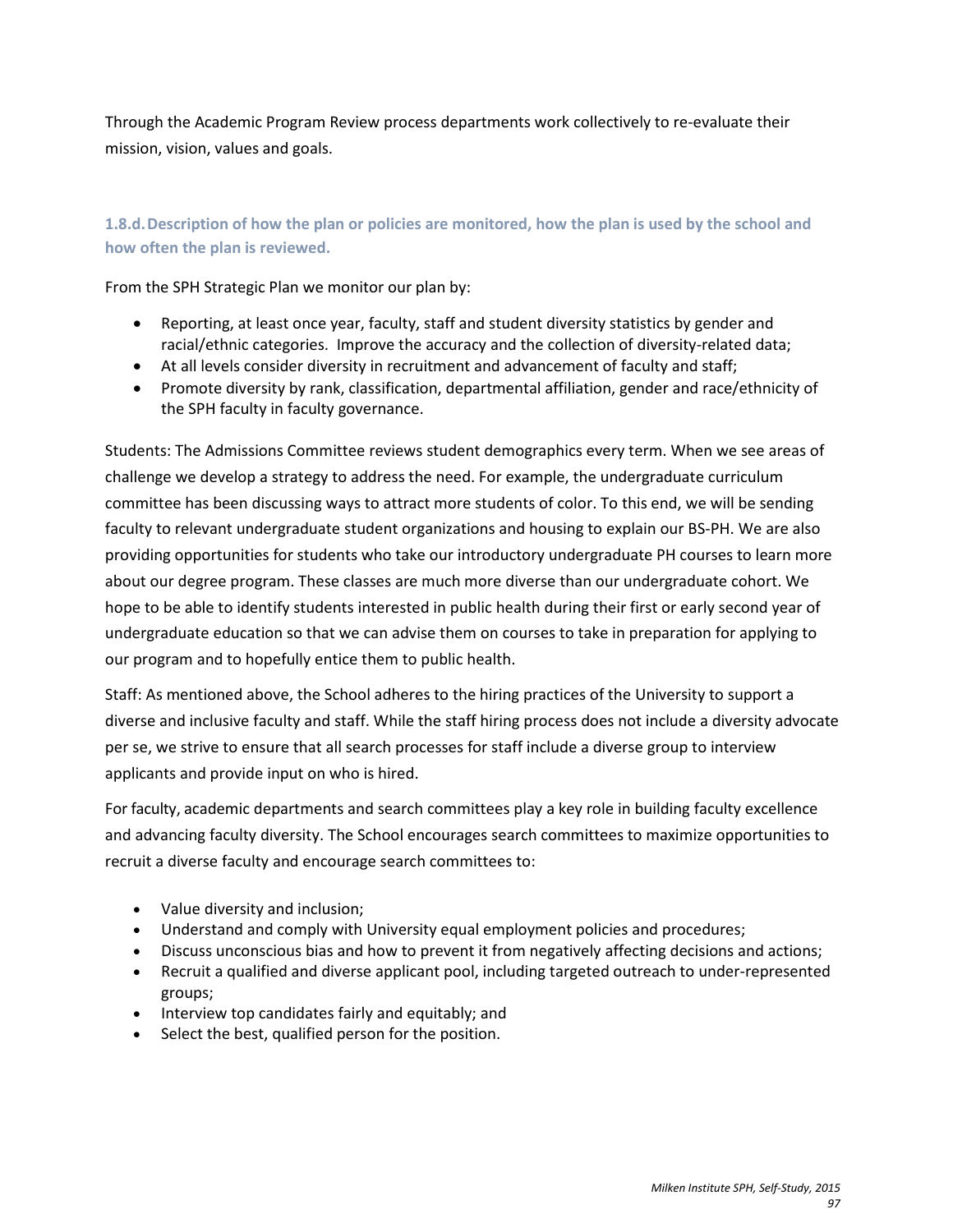**1.8.e. Identification of measurable objectives by which the school may evaluate its success in achieving a diverse complement of faculty, staff, and students, along with data regarding the performance of the program against those measures for each of the last three years. See CEPH Data Template 1.8.1. At a minimum, the school must include four objectives, at least two of which relate to race/ethnicity. Measureable objectives must align with the school's definition of under-represented populations in Criterion 1.8.a.**

|                            | <b>Method</b>     | <b>Data Source</b> | <b>Target</b> | AY      | AY      | AY      | AY      |
|----------------------------|-------------------|--------------------|---------------|---------|---------|---------|---------|
| Category/Definition        | <b>of</b>         |                    |               | 2012/13 | 2013/14 | 2014/15 | 2015/16 |
|                            | <b>Collection</b> |                    |               |         |         |         |         |
| Race: African              | Self report       | <b>Banner</b>      | 12%           | 7.8%    | 8.9%    | 8.3%    | 11.3%   |
| <b>American Faculty</b>    |                   |                    |               |         |         |         |         |
| Race: African              | Self report       | SOPHAS/ASPPH       | 15%           | 16.2%   | 14.2%   | 12.2%   | 15.7%   |
| American students          |                   |                    |               |         |         |         |         |
| Race: African              | Self              | <b>Banner</b>      | 20%           | 14.7%   | 18.2%   | 20.2%   | 18.3%   |
| American staff             | Report            |                    |               |         |         |         |         |
| <b>Ethnicity: Hispanic</b> | Self report       | <b>Banner</b>      | 7%            | 3.0%    | 2.4%    | 3.6%    | 4.0%    |
| Faculty                    |                   |                    |               |         |         |         |         |
| <b>Ethnicity: Hispanic</b> | Self report       | SOPHAS/ASPPH       | 7%            | 2.3%    | 2.9%    | 4.3%    | 6.7%    |
| <b>Students</b>            |                   |                    |               |         |         |         |         |
| Military: Students         | Self              | Office of          | 5%            | $<1\%$  | 1.47%   | 2.24%   | 5.0%    |
|                            | identify          | Military and       |               |         |         |         |         |
|                            |                   | Veteran            |               |         |         |         |         |
|                            |                   | Student            |               |         |         |         |         |
|                            |                   | <b>Services</b>    |               |         |         |         |         |

**Template 1.8.1.: CEPH Data Template 1.8.1 Diversity Outcomes**

The School will aim to meet these targets through the following mechanisms:

- Expansion of our financial aid to create a diverse portfolio that will attract a diverse student population (i.e. merit scholarships, assistantships, fellowships, training grants etc.)
- Assure that all of those responsible for recruitment of students, faculty and staff are educated and committed to the SPH and GW diversity goals.
- In our recruitment efforts engage our faculty in assisting the School in these efforts through reaching out to potential minority faculty recruits and providing an additional level of effort to persuade them to come to GW.
- Expand and market academic programming that will attract a more diverse student body. (Example: offering residential students up to a third of the curriculum online to reduce costs of living in DC)
- Hosting informational sessions in collaboration with our Public Health Students Association that will attract a diverse student body racially, ethnically, economically and internationally.